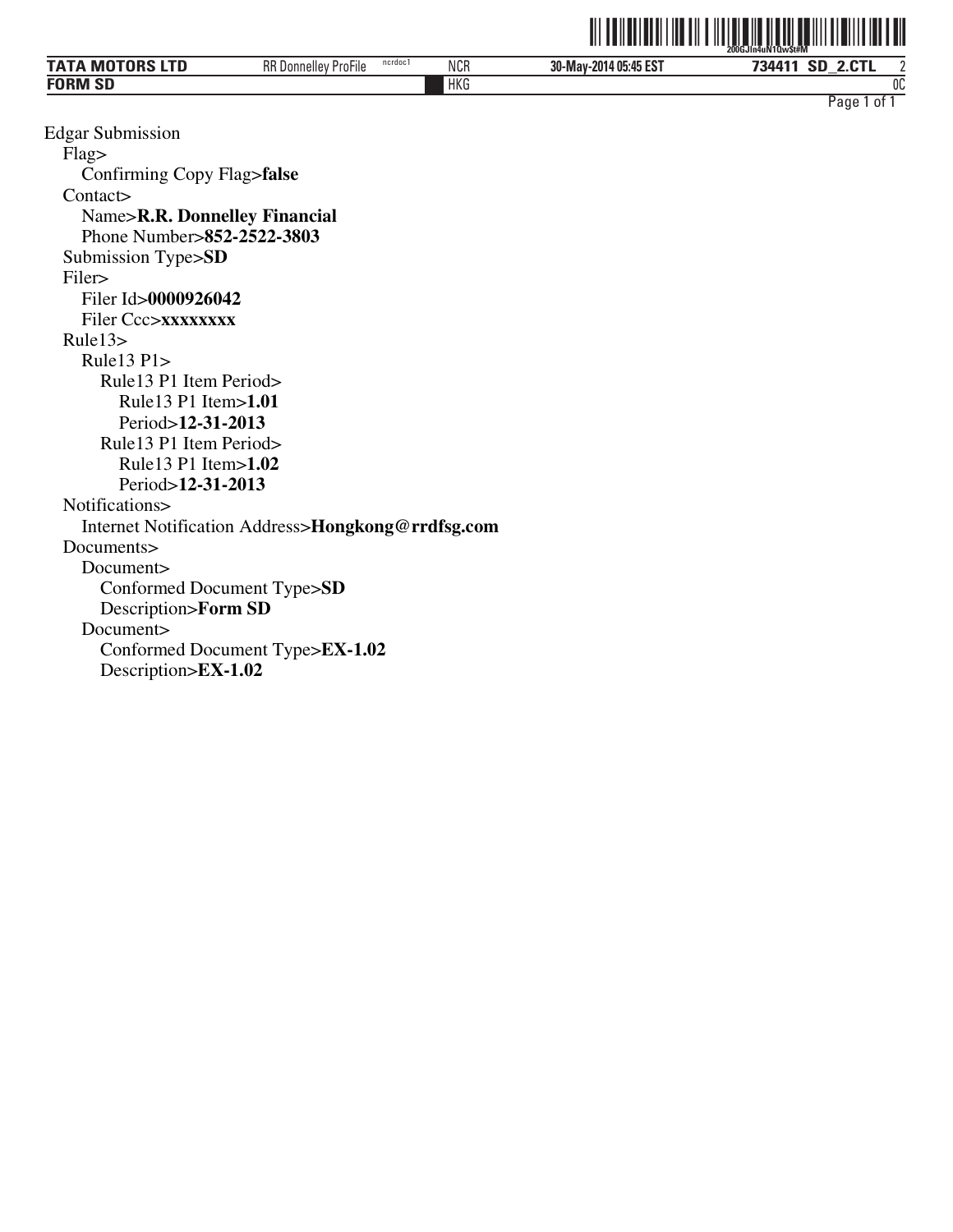

**FORM SD**

 $\overline{a}$  $\overline{a}$ 

 $\overline{a}$ 

**TATA MOTORS LTD** RR Donnelley ProFile NERFBU-MWE-XNNCR subrv6dc 30-May-2014 04:14 EST **734411 TX 1** 6\*

**30-May-2014 04:14 EST**

HKG HTM HTM ESS 0C

Page 1 of 1

# **UNITED STATES SECURITIES AND EXCHANGE COMMISSION**

**Washington, D.C. 20549** 

# **FORM SD**

# **SPECIALIZED DISCLOSURE REPORT**

# **TATA MOTORS LIMITED**

**(Exact name of the registrant as specified in its charter)** 

**Republic Of India 001-32294 Not Applicable (State or other jurisdiction of incorporation or organization)**

**(Commission File Number)**

**(IRS Employer Identification No.)**

**Bombay House, 24, Homi Mody Street, Mumbai 400 001, India 400 001**  $(Address of principal executive offices)$ 

**H.K. Sethna, Bombay House 24, Homi Mody Street, Mumbai 400 001, India Tel.: +91 22 6665 7219, Facsimile: +91 22 6665 7260** 

**(Name and telephone number, including area code, of the person to contact in connection with this report.)** 

Check the appropriate box to indicate the rule pursuant to which this form is being filed, and provide the period to which the information in this form applies:

⌧ Rule 13p-1 under the Securities Exchange Act (17 CFR 240.13p-1) for the reporting period from January 1 to December 31, 2013.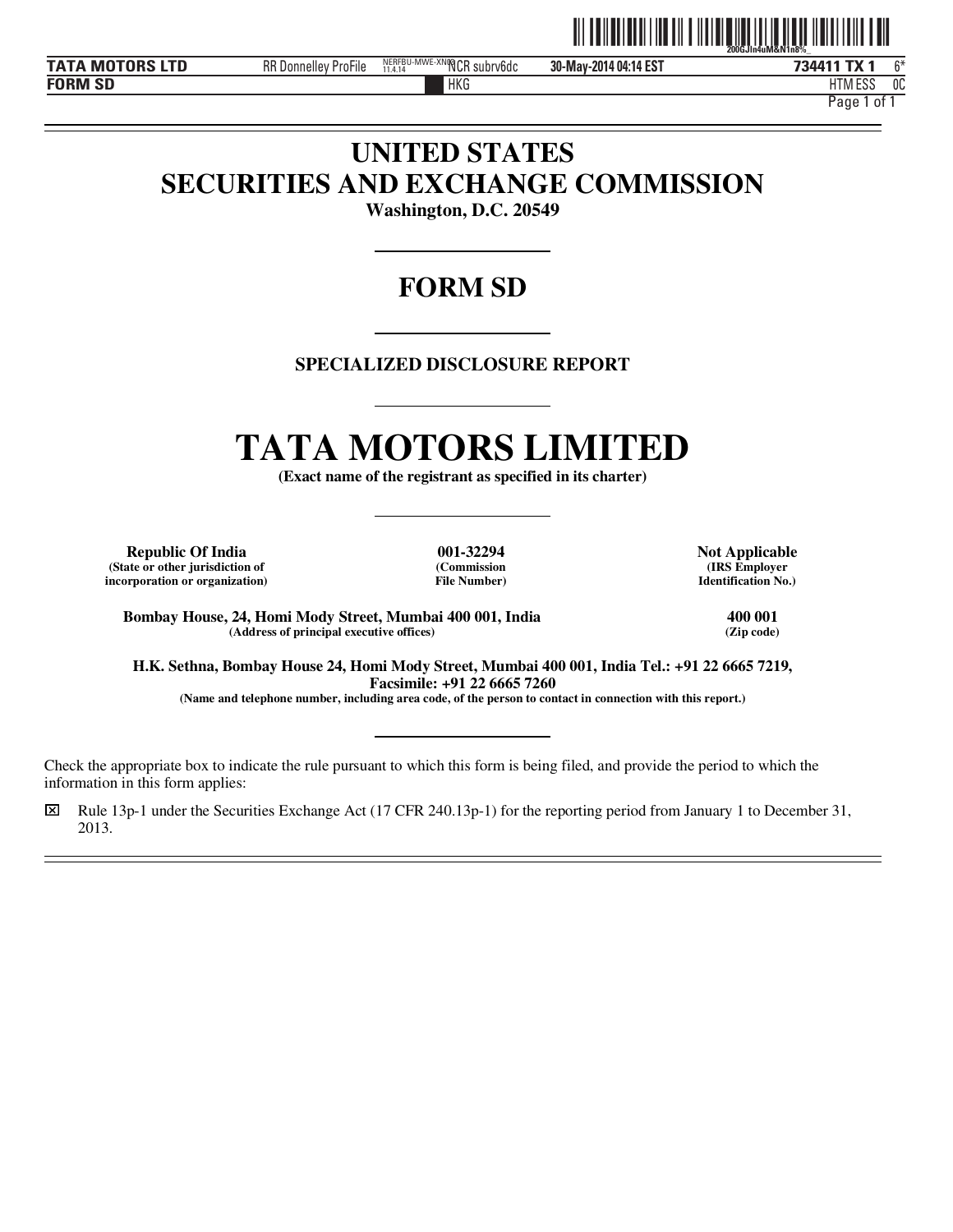|                                     |                                              |                                                    |                       | In4uN2IMVI%<br><b>200GJI</b>       |    |
|-------------------------------------|----------------------------------------------|----------------------------------------------------|-----------------------|------------------------------------|----|
| <b>utnre</b><br><b>TAT</b><br>IVI U | $-\cdot$ .<br><b>RR Donnelley</b><br>ProFile | '-MWE-XNINCR I<br>ACXFBU-<br>3 iavab0dc<br>11.4.14 | 30-May-2014 07:19 EST | $-11$<br>734411                    | FЖ |
| <b>FORM SD</b><br>⊣ אכ              |                                              | <b>HKG</b>                                         |                       | 1.500<br>11T<br>. .<br>פפם ועו ו ח | 0C |

<u>ni tanah tanah manjibat di kalendar dan manjibat da</u>

#### **Introduction**

This Specialized Disclosure Report on Form SD ("SD Report") of Tata Motors Limited ("TML", "we", "us" or "our") for the year ended December 31, 2013 is presented to comply with Rule 13p-1 under the Securities Exchange Act of 1934, as amended (the "Exchange Act"), which implements the disclosure requirements related to "conflict minerals" under the Dodd-Frank Wall Street Reform and Consumer Protection Act of 2010. Conflict minerals are defined in Form SD to include cassiterite, columbite-tantalite, gold, wolframite, and their derivatives, tin, tantalum, tungsten and gold ("Conflict Minerals").

#### **Company Overview**

This SD Report has been prepared by management of TML. This SD Report includes information pertaining to the manufacturing activities of TML in India, and those of its significant vehicle manufacturing subsidiaries, Jaguar Land Rover Automotive PLC ("JLR"), and Tata Daewoo Commercial Vehicle Co., Ltd. ("TDCV").

TML is an automobile company. TML conducts automotive operations including activities relating to the development, design, manufacture, assembly and sale of vehicles, as well as related parts and accessories. TML's product lines consist of automobiles and related products in the passenger, utility, and light, medium and heavy commercial, vehicle segments. TML conducts manufacturing operations in India, the United Kingdom, South Korea, Thailand and South Africa.

#### **Section 1 – Conflict Minerals Disclosure**

#### **Item 1.01 Conflict Minerals Disclosure and Report**

#### **Conflict Minerals Disclosure**

TML has determined that Conflict Minerals may have been necessary to the functionality or production of certain products that it manufactured (or contracted to be manufactured) during the year ended December 31, 2013. Accordingly, TML conducted a reasonable country of origin inquiry ("RCOI") that it believes was reasonably designed to determine whether any of the Conflict Minerals used in TML products originated or may have originated in the Democratic Republic of the Congo ("DRC") or an adjoining country (collectively, together with the DRC, referred to hereinafter as the "Covered Countries") or were from recycled or scrap sources. Based on the results of its RCOI, TML is in the process of ascertaining if: (i) any Conflict Minerals used in its products originated in the Covered Countries; and (ii) a portion of the Conflict Minerals used in the manufacture of its products was derived from recycled or scrap sources.

TML has commenced, and intends to conduct further due diligence on the source and chain of custody of the Conflict Minerals, and intends to develop its due diligence procedures and measures such that they conform in material respects to the framework in the Organisation for Economic Co-operation and Development (OECD), Due Diligence Guidance for Responsible Supply Chains of Minerals from Conflict-Affected and High-Risk Areas, Second Edition 2013 and the related supplements on Conflict Minerals ("OECD Guidance").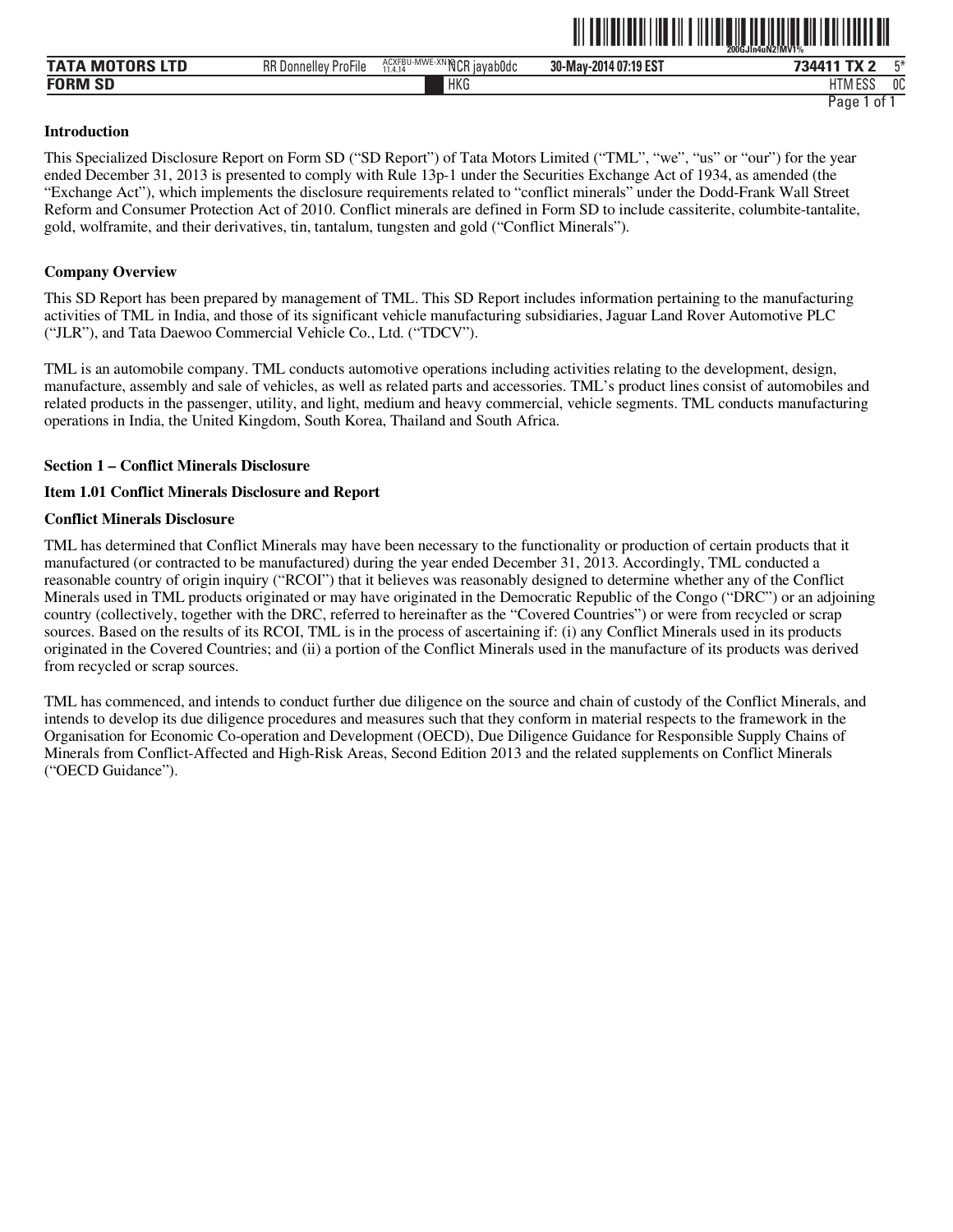|                        |                             |                                       | $^{\prime\prime}$ $\vert\vert\vert\vert\vert\vert\vert$ | 200GJIn4uM%aiB12( |    |
|------------------------|-----------------------------|---------------------------------------|---------------------------------------------------------|-------------------|----|
| <b>TATA MOTORS LTD</b> | <b>RR Donnelley ProFile</b> | ACXFBU-MWE-XNOOCR subry6dc<br>11.4.14 | 30-May-2014 03:41 EST                                   | 734411 TX 3       | つき |
| <b>FORM SD</b>         |                             | HKG                                   |                                                         | <b>HTM ESS</b>    | 0C |

Following its RCOI and due diligence efforts, as of the date of this SD Report for the year ended December 31, 2013, TML is in the process of determining the origin of Conflict Minerals used in its products.

The RCOI and due diligence conducted by TML, and the results thereof, are described in the Conflict Minerals Report, which report is attached as Exhibit 1.02 to this SD Report and is incorporated into this Item 1.01 by reference. TML has also posted the Conflict Minerals Report to its website at http://www.tatamotors.com/investors/investors.php. The content of such website is not a part of this SD Report.

#### **Item 1.02 Exhibit**

A copy of TML's Conflict Minerals Report is filed as Exhibit 1.02 to this SD Report.

#### **Section 2 – Exhibits**

#### **Item 2.01 Exhibits**

The following exhibit is filed as part of this Form:

**EXHIBIT 1.02** – Conflict Minerals Report as required by Items 1.01 and 1.02 of Form SD

\* \* \* \* \*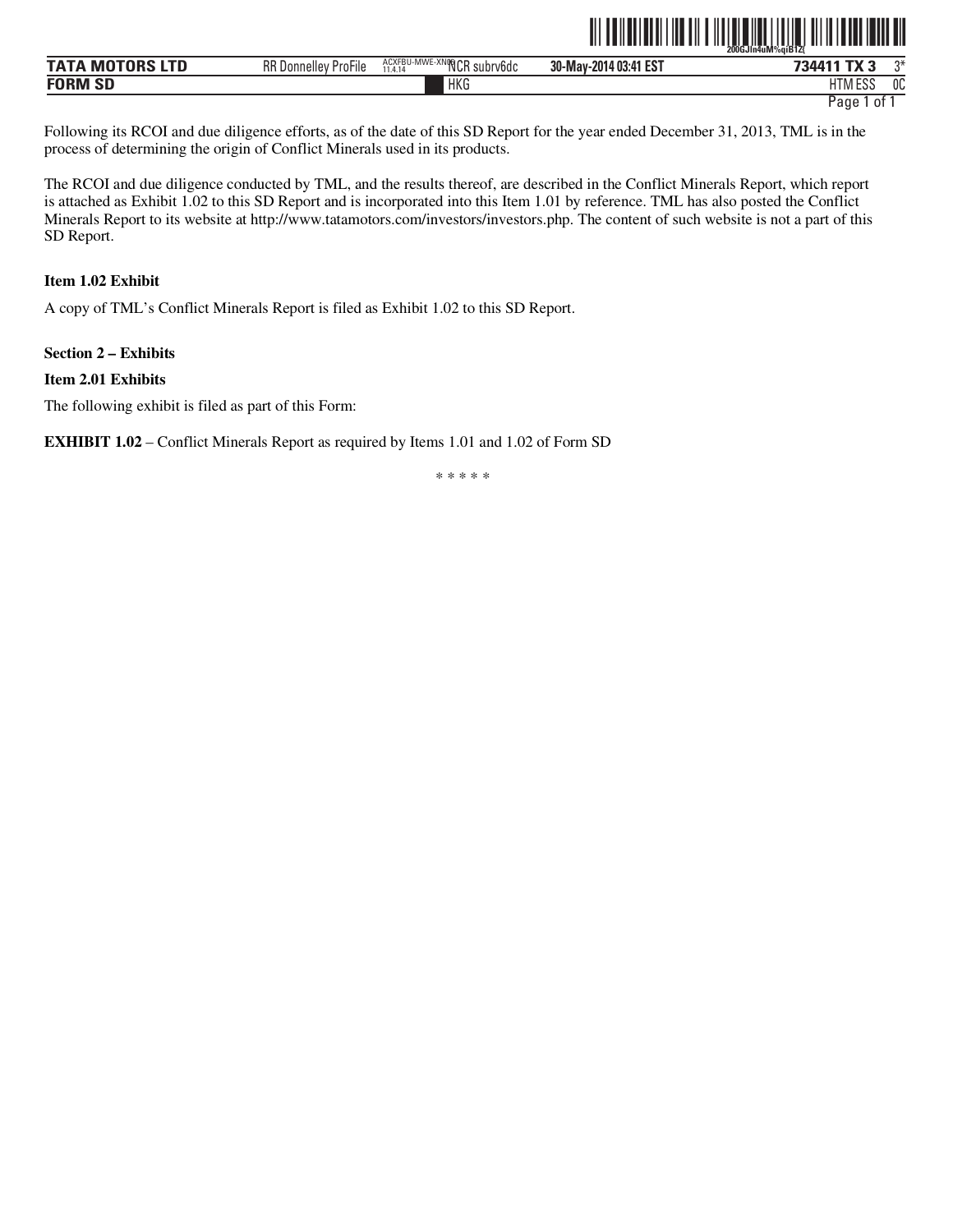|                        |                             |                                       |                       | <u> IIII III III III III III III I</u><br>200GJIn4uN2ro5r%i | ║║║ |
|------------------------|-----------------------------|---------------------------------------|-----------------------|-------------------------------------------------------------|-----|
| <b>TATA MOTORS LTD</b> | <b>RR Donnelley ProFile</b> | LANFBU-MWE-XN2NCR victb0dc<br>11.4.14 | 30-May-2014 07:10 EST | 734411 TX 4                                                 | г*  |
| <b>FORM SD</b>         |                             | <b>HKG</b>                            |                       | <b>HTM ESS</b>                                              | 0C  |

#### SIGNATURES

Pursuant to the requirements of the Securities Exchange Act of 1934, the registrant has duly caused this report to be signed on its behalf by the duly authorized undersigned.

## **TATA MOTORS LIMITED**

(Registrant)

By: /s/ Venkatram Mamillapalle Date: May 30, 2014

Name: Venkatram Mamillapalle

Title: Sr VP (Purchasing  $\stackrel{\cdot}{\&}$  Supply Chain)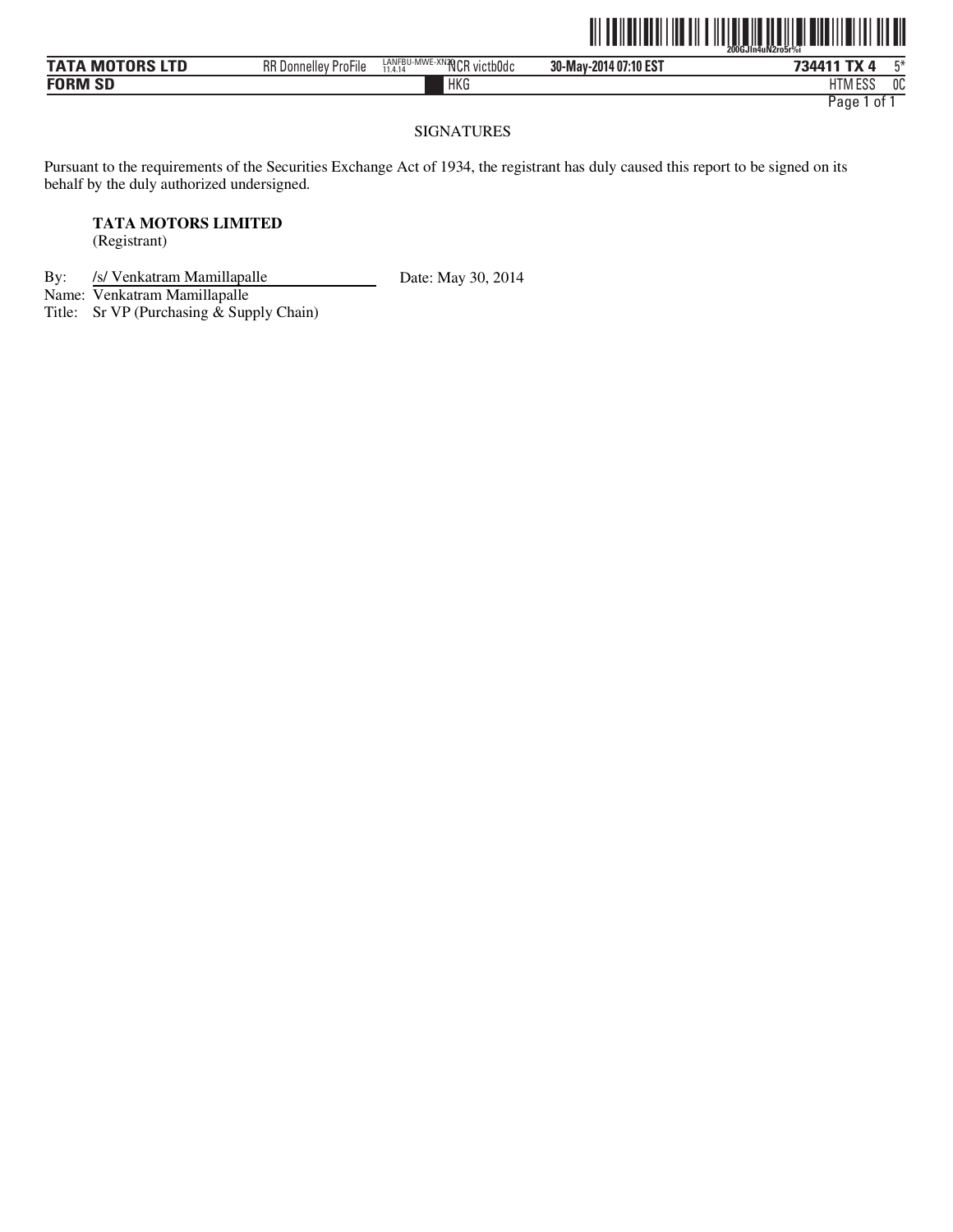|                                   |                             |                                                         |                       | .<br>200GJIn4uN0nbZLZ.                        |     |
|-----------------------------------|-----------------------------|---------------------------------------------------------|-----------------------|-----------------------------------------------|-----|
| M <sub>0</sub><br>A               | <b>RR Donnelley ProFile</b> | MWE-XNOGIOD.<br>ACXFBU-M<br>l subrv6dc<br>11.4.14<br>งษ | 30-May-2014 05:21 EST | 02 <sub>1</sub><br>734411<br><b>FV4</b><br>__ | rм. |
| $\mathbf{C}$<br><b>FORM</b><br>ЭL |                             | <b>HKG</b>                                              |                       | 1.500<br>LITI<br>טטם ועו ר                    | 0C  |

**Exhibit 1.02** 

<u>oli ta ilati latili ila til tilitala ila tituli ili ta il tast ilati all</u>

**Tata Motors Limited** 

**Conflict Minerals Report** 

#### **for the year ended December 31, 2013**

This Conflict Minerals Report ("CMR") of Tata Motors Limited ("TML", "we", "us") for the year ended December 31, 2013 is presented to comply with Rule 13p-1 under the Securities Exchange Act of 1934, as amended ("Rule 13p-1"). Capitalized terms used but not defined herein have the meanings set forth in our Specialized Disclosure Report on Form SD for the year ended December 31, 2013 ("SD Report"). Except as otherwise expressly indicated, this CMR includes information pertaining to the manufacturing activities of TML in India ("TML India") and those of its significant vehicle manufacturing subsidiaries, JLR and TDCV.

#### **Section 1: Products Overview**

TML manufactures and sells a range of automobiles and automotive products in the following segments:

- **Passenger**
- **Utility**
- Light Commercial
- Medium Commercial
- Heavy Commercial

TML's automotive vehicles and products are manufactured using a variety of materials and components. Based on an internal assessment, TML has determined that certain Conflict Minerals may be necessary to the functionality or production of the components and materials used in products manufactured or contracted to be manufactured by TML.

#### **Section 2: Supply Chain Overview**

Although many of its products and their components may contain Conflict Minerals, TML does not purchase ore or unrefined Conflict Minerals from mines and is many steps removed in the supply chain from the mining of Conflict Minerals. As a consequence, TML relies on its suppliers to provide information on the origin of the Conflict Minerals contained in components and materials supplied to it, including with respect to sources of Conflict Minerals that are supplied to it by sub-tier suppliers.

TML's manufacturing operations comprise:

• Seven manufacturing units in India associated with operations of TML India, which procured in excess of 80,000 different components from 1479 direct suppliers during the year ended December 31, 2013, the majority of which suppliers are located in India;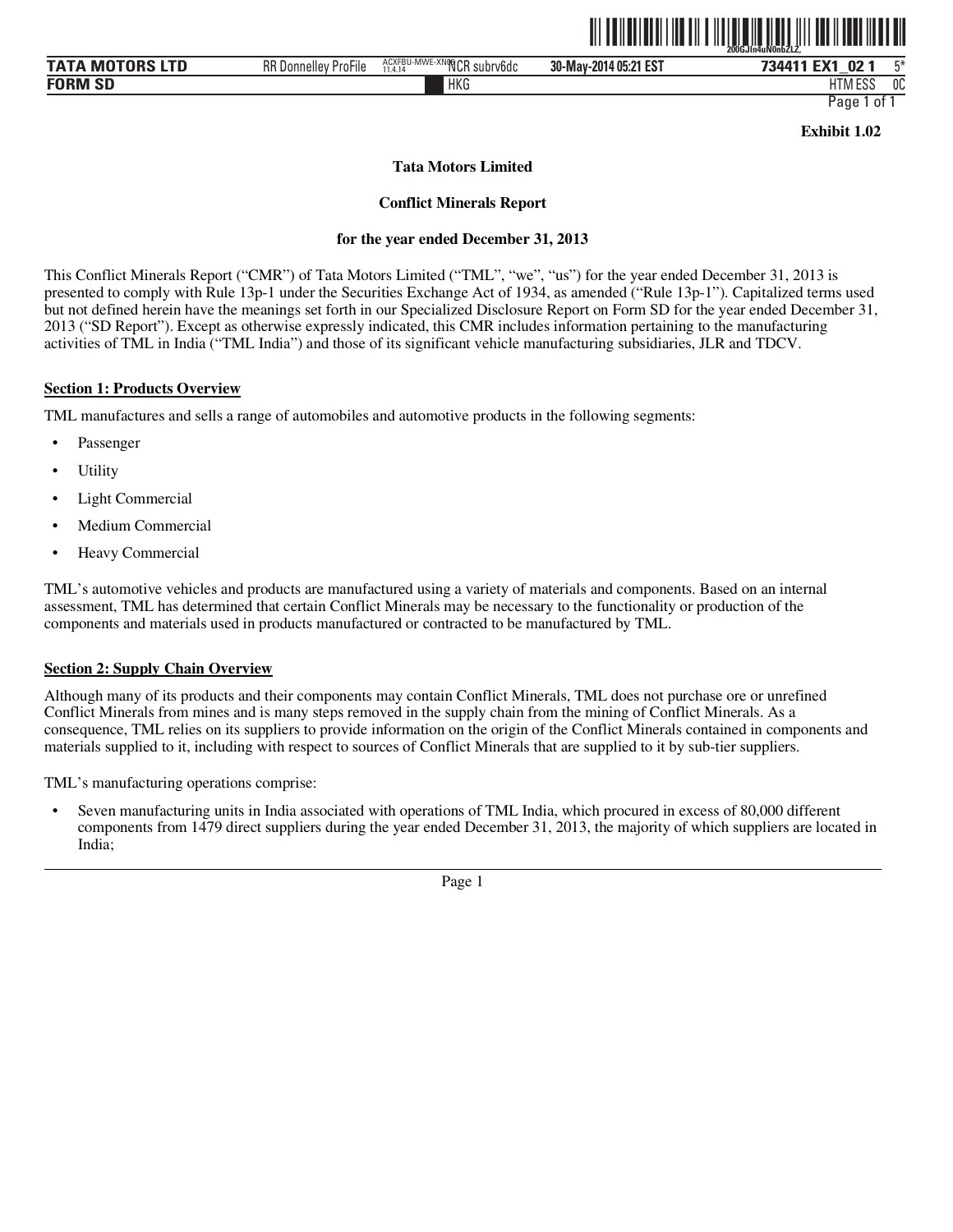|                           |                                                   |                                    |                       | 200GJIn4uM%#4SW%B                      |      |
|---------------------------|---------------------------------------------------|------------------------------------|-----------------------|----------------------------------------|------|
| MOTORS LTD<br><b>TATA</b> | חח<br>$-\cdot$ .<br>ProFile<br>. Donnellev<br>nn. | ACXFBU-MWE-XNOOCF<br>subrv6dc<br>. | 30-May-2014 03:51 EST | <b>FM</b><br>02 <sub>2</sub><br>734411 | $n+$ |
| <b>FORM SD</b>            |                                                   | <b>HKG</b>                         |                       | 1.500<br>1TA<br>۱۱۷۱ Lu                | 0C   |

```
Page 1 of 1
```
ˆ200GJln4uM%#4\$W%BŠ **200GJln4uM%#4\$W%B**

- Three manufacturing units in the United Kingdom and one assembly plant in India associated with operations of JLR, which procured in excess of 100,000 different components from 715 direct suppliers during the year ended December 31, 2013, the majority of which suppliers are located in Europe; and
- One manufacturing unit in South Korea associated with operations of TDCV, which procured in excess of 20,000 components from 286 direct suppliers during the year ended December 31, 2013, the majority of which suppliers are located in South Korea.

TML has commenced educating its supplier base regarding the Conflict Minerals disclosure requirements through online portals (Supplier Relationship Management ("SRM"), Achilles Automotive and i-point), vendor council meetings and communications by senior procurement executives. In accordance with the OECD Guidance, TML also intends to adopt a supply chain policy on Conflict Minerals in a form substantially similar to that set forth below.

#### *Tata Motors Limited Supply Chain Conflict Minerals Policy*

#### *Commitment to Sourcing Responsibly*

*Tata Motors Limited ("TML") is committed to sourcing products and materials from companies that share its values around human rights, ethics and environmental responsibility. Consistent with the spirit of related laws, rules and regulations regarding responsible sourcing and conflict minerals, including those promulgated under U.S. law, TML is committed to sourcing minerals in a responsible manner.* 

*TML supports laws which aim to prevent the use of Conflict Minerals that directly or indirectly finance or benefit armed groups in the Democratic Republic of the Congo ("DRC") or other covered countries1. "Conflict Minerals" include: columbite-tantalite (also known as coltan), cassiterite, gold and wolframite and their derivatives, being tantalum, tin and tungsten, and any other minerals specified from time to time.* 

#### *Tata Motors Limited Supplier Expectations*

- *• TML requires its suppliers to engage in due diligence of their supply chains in accordance with an internationally recognized framework, such as the OECD Due Diligence Guidance for Responsible Supply Chains of Minerals from Conflict-Affected and High-Risk Areas.*
- *• TML requires its suppliers to understand and report the source of the materials constituting their parts supplied to TML. Further, TML encourages its suppliers to source responsibly with certified conflict-free smelters, wherever possible, to increase TML's level of confidence that the parts in its vehicles are sourced responsibly.*
- *• Suppliers currently sourcing minerals with suspected links to the covered countries may continue to do so as long as they continue to exhibit efforts to trace the exact origin of Conflict Minerals used in the components supplied to TML.*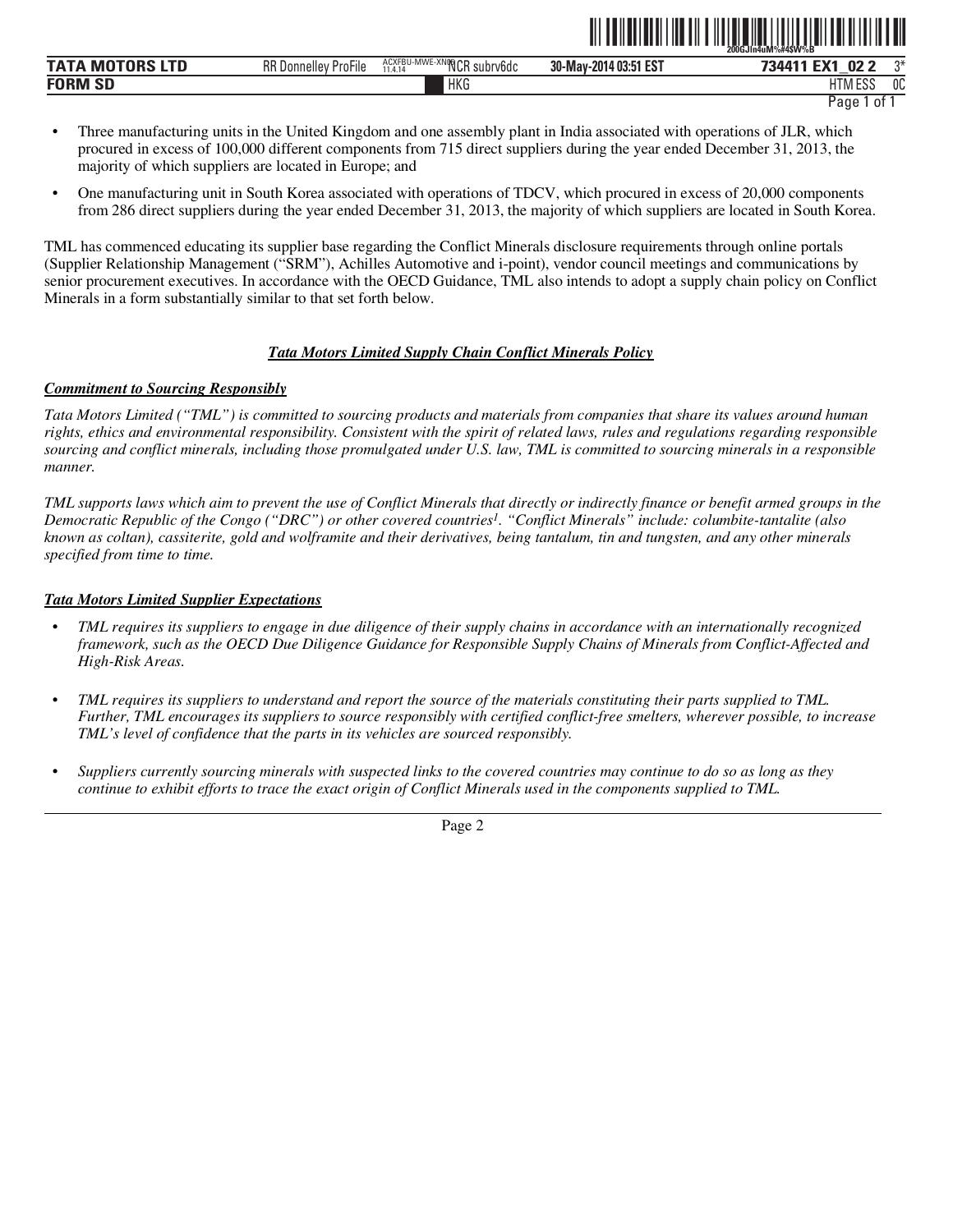|                  |                                                 |                                                                                                                          |                       | 200GJIn4uNUniPb2{               |       |
|------------------|-------------------------------------------------|--------------------------------------------------------------------------------------------------------------------------|-----------------------|---------------------------------|-------|
| <b>TATA</b><br>M | RR<br>$- \cdot \cdot$<br>ProFile<br>. Donnellev | $\sim$ $\sim$ $\sim$ $\sim$<br><b>I BALAIT</b><br>ACXFBU-M<br><b>HYPUA-</b><br>IVI V V I.<br>subry6dc<br>11.4.14<br>ושטו | 30-May-2014 05:21 EST | <b>FMA</b><br>794411<br>02<br>_ | $- x$ |
| <b>FORM SD</b>   |                                                 | HKG                                                                                                                      |                       | 11T11T0C<br>טסם ועו ד           | 0C    |

ˆ200GJln4uN0niPpZ{Š **200GJln4uN0niPpZ{**

*• Elimination of procurement, as and when commercially practical, of products containing Conflict Minerals obtained from sources that fund or support armed conflict in the covered countries.* 

*TML may reconsider its willingness to partner with suppliers that fail to comply with this Conflict Minerals Policy.* 

*Suppliers and other external parties are encouraged to contact TML at ConflictMinerals@tatamotors.com, if they wish to seek guidance on this Conflict Minerals Policy or report concerns.* 

*1 Covered countries are defined under Section 1502 of the Dodd-Frank Wall Street Reform and Consumer Protection Act of 2010 to include the Democratic Republic of the Congo, Angola, Burundi, Central African Republic, the Republic of the Congo, Rwanda, South Sudan, Tanzania, Uganda and Zambia.*

## **Section 3: Reasonable Country of Origin Inquiry**

TML performed its RCOI procedures with respect to manufacturing operations and suppliers of TML India, JLR and TDCV, which together represented substantially all of TML's consolidated revenues for the fiscal year ended March 31, 2014.

Each of TML India, JLR and TDCV used the Electronic Industry Citizenship Coalition and Global e-Sustainability Initiative questionnaire (the "GeSI Questionnaire") as the template for inquiries to their supplier base. However, each of these entities followed individualized procedures in reaching out to their respective supplier base as part of this exercise. The procedures followed by each entity are described below.

#### *TML India RCOI process*

The operations department of TML's Purchasing & Supply Chain division was designated with the responsibility of communicating with suppliers of TML India for purposes of the RCOI process. TML's operations department developed training materials, which were provided along with the GeSI questionnaire to all direct material and component suppliers of TML India through the SRM portal.

#### *JLR RCOI process*

JLR's Purchasing Strategy & Business Office team is responsible for supplier risk and sustainability management and has the lead role in addressing the Conflict Minerals reporting requirements as applicable to JLR, with support from the Product Development Department, which is responsible for the maintenance of the International Materials Database System used by JLR for collection, maintenance, analysis and archiving of data relating to automotive manufacturing. The website of the International Materials Database System ("IMDS") is located at https://www.mdsystem.com/imdsnt/startpage/index.jsp. The information contained in that website is not a part of this CMR.

JLR has utilized IMDS data to identify potential suppliers delivering components containing Conflict Minerals, and determined that more than 50% of the components procured by JLR and used in the manufacture of JLR automobiles in the year ended December 31, 2013 contained Conflict Minerals. JLR has distributed the GeSI Questionnaire to all of its strategic production suppliers, either directly and/or using third party platforms such as Achilles Automotive and i-point.

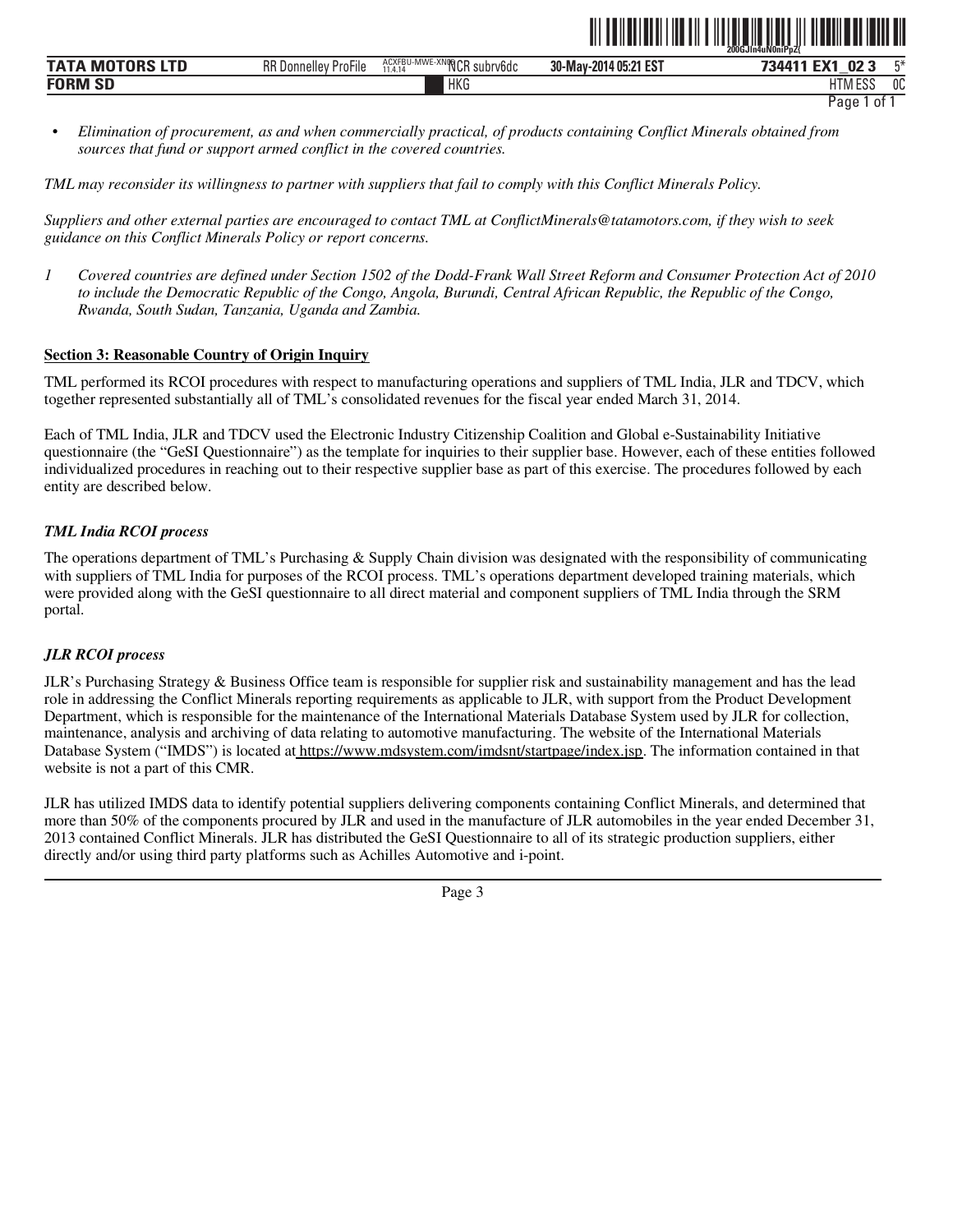|                       |                             |                                                                | - - -  -- . -- -.-- -  . | 200GJIn4uN2s34dZ@               |
|-----------------------|-----------------------------|----------------------------------------------------------------|--------------------------|---------------------------------|
| <b>MOTORS</b><br>ΤΑΤΑ | <b>RR Donnelley ProFile</b> | SERFBU-MWE-XNONIOD<br>' victb0dc<br>11 4 14<br>wur.<br>.1.4.19 | 30-May-2014 07:10 EST    | ГV4<br>г¥<br>734411<br>02<br>-- |
| <b>FORM SD</b>        |                             | <b>HKG</b>                                                     |                          | 0C<br>11T11F00<br>LIINI LƏƏ     |
|                       |                             |                                                                |                          | Page<br>0                       |

ˆ200GJln4uN2s34dZ@Š **200GJln4uN2s34dZ@**

#### *TDCV RCOI process*

TDCV identified 153 direct material suppliers based on its determination of components that may contain Conflict Minerals. Each of these suppliers was contacted and requested to submit a response to the GeSI Questionnaire.

#### **RCOI Results**

On a consolidated basis, a majority of TML's suppliers are in the process of responding to the GeSI Questionnaire. TML and its subsidiaries are currently in the process of verifying the RCOI response data for 2013, and hence the status on sourcing of Conflict Minerals from the DRC and other covered countries is "unknown" at the consolidated entity level for the year ended December 31, 2013.

TML's subsidiaries under consideration requested recycle/scrap information as a part of their RCOI survey process. Some suppliers indicated that a portion of the Conflict Minerals they supplied was sourced from recycle/scrap suppliers.

The results of the RCOI process for each of TML India, JLR and TDCV are described in further detail below:

#### *TML India RCOI results*

The collection of RCOI data was received at a company level and cannot be attributed to a specific product or product-category level.

83 out of the 1479 direct material and component suppliers that were queried, including certain high category procurement spend suppliers, responded to the GeSI Questionnaire on or prior to the date of this CMR, representing approximately 15% to 20% of TML India's total procurement expenditures for the year ended December 31, 2013. Of the responding suppliers,

- 67 responded that they do not supply components containing any Conflict Minerals;
- 15 responded that their components include one or more Conflict Minerals; and
- One responded that it was not aware of whether the products it supplied contained Conflict Minerals.

#### *JLR RCOI results*

The collection of RCOI data was received at a company level rather than specific product or product category level. 90 out of the 583 of JLR's strategic production suppliers that were queried, including certain high category procurement spend suppliers, responded to the GeSI Questionnaire on or prior to the date of this CMR. Of the responding suppliers,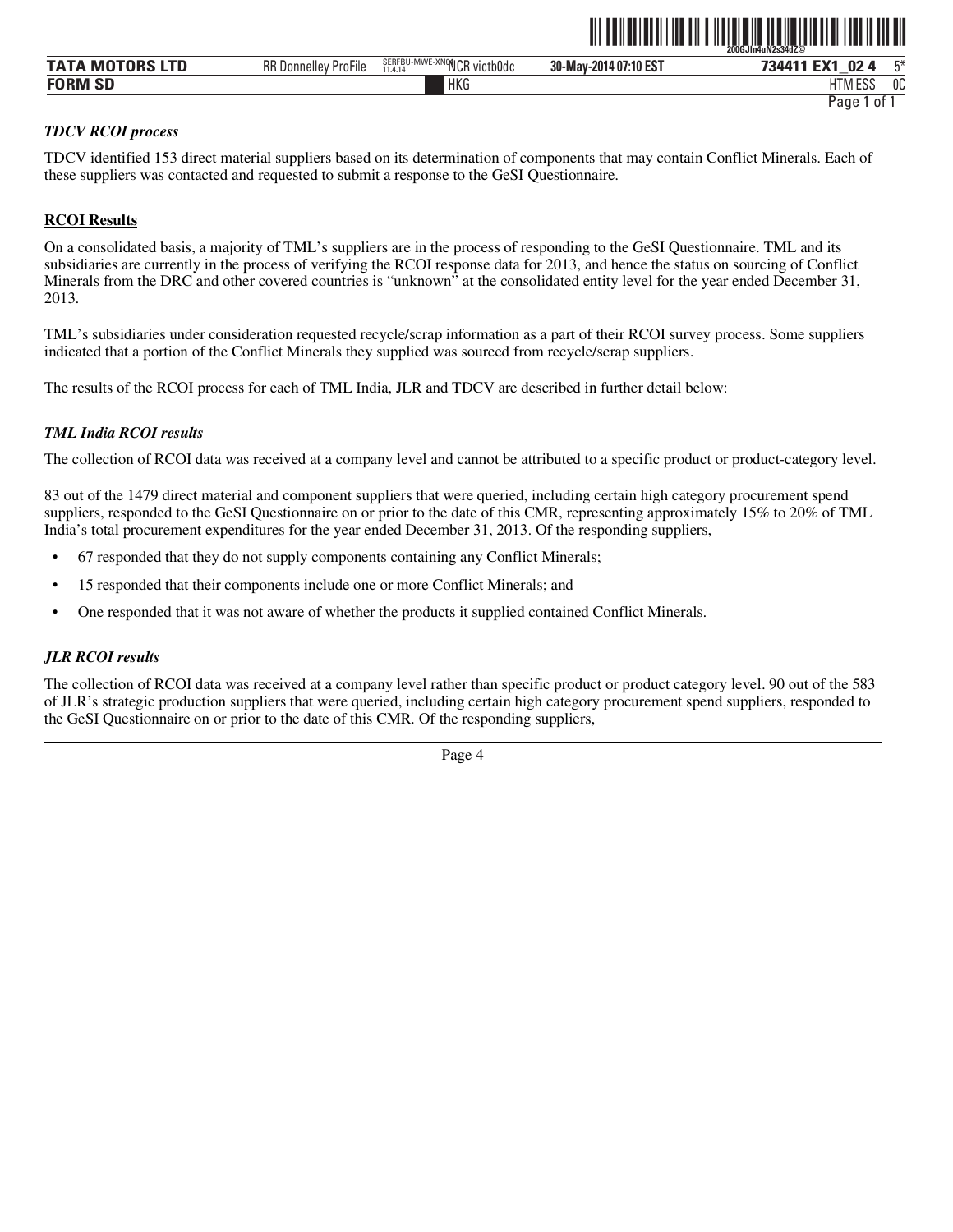|                           |                             |                                       |                       | 200GJIn4uN2ticmZ                                         |
|---------------------------|-----------------------------|---------------------------------------|-----------------------|----------------------------------------------------------|
| ΤΑΤΑ<br><b>MOTORS LTD</b> | <b>RR Donnelley ProFile</b> | LANFBU-MWE-XN2VCR victb0dc<br>11.4.14 | 30-May-2014 07:12 EST | . For 100<br>E*<br>02 <sub>5</sub><br>734411             |
| <b>FORM SD</b>            |                             | <b>HKG</b>                            |                       | <sub>0</sub> C<br><b>I ITM FCC</b><br>H I MI<br>٠<br>∟ບເ |
|                           |                             |                                       |                       | Page<br>0t                                               |

ˆ200GJln4uN2ticmZÅŠ **200GJln4uN2ticmZ¯**

- 63 responded that they do not supply components containing any Conflict Minerals; and
- 27 responded that their components include one or more Conflict Minerals.

#### *TDCV RCOI results*

The collection of RCOI data was received at a company level and cannot be attributed to a specific product or product-category level.

127 out of the 153 suppliers queried, including certain high category procurement spend suppliers, responded to the GeSI Questionnaire on or prior to the date of this CMR. Of the responding suppliers,

- 77 responded that they do not supply components containing any Conflict Minerals; and
- 50 responded that their components include one or more Conflict Minerals.

#### **Section 3: Due Diligence Process**

TML is continuing to follow up with suppliers who have not responded to the GeSI Questionnaire as of the date of this CMR, or whose responses have otherwise been insufficient for TML to determine the origin of the Conflict Minerals used in its products.

TML intends to further develop and refine its due diligence procedures and measures, such that they conform in material respects to the OECD Guidance. The OECD Guidance sets forth the following five steps for establishing a responsible supply chain: (i) establishing strong company management systems, (ii) identifying and assessing risks in the supply chain, (iii) designing and implementing a strategy to respond to identified risks, (iv) carrying out independent third party audit of supply chain due diligence at identified points in the supply chain, and (v) reporting annually on supply chain due diligence. TML's initiatives with respect to each of these aspects are described further below:

- (i) Establish strong company management systems:
- TML intends to adopt a Conflict Minerals policy that is applicable to its supply chain in substantially the form mentioned above.
- Teams at each of TML India, JLR and TDCV have been assigned responsibility for creating, supervising and enforcing the supply chain due diligence process. TML intends to establish a formal Conflict Minerals program management and governance structure, which it anticipates will include cross-functional team members. TML also intends to develop training materials and communication plans to further educate its internal team members on the Conflict Minerals disclosure requirements.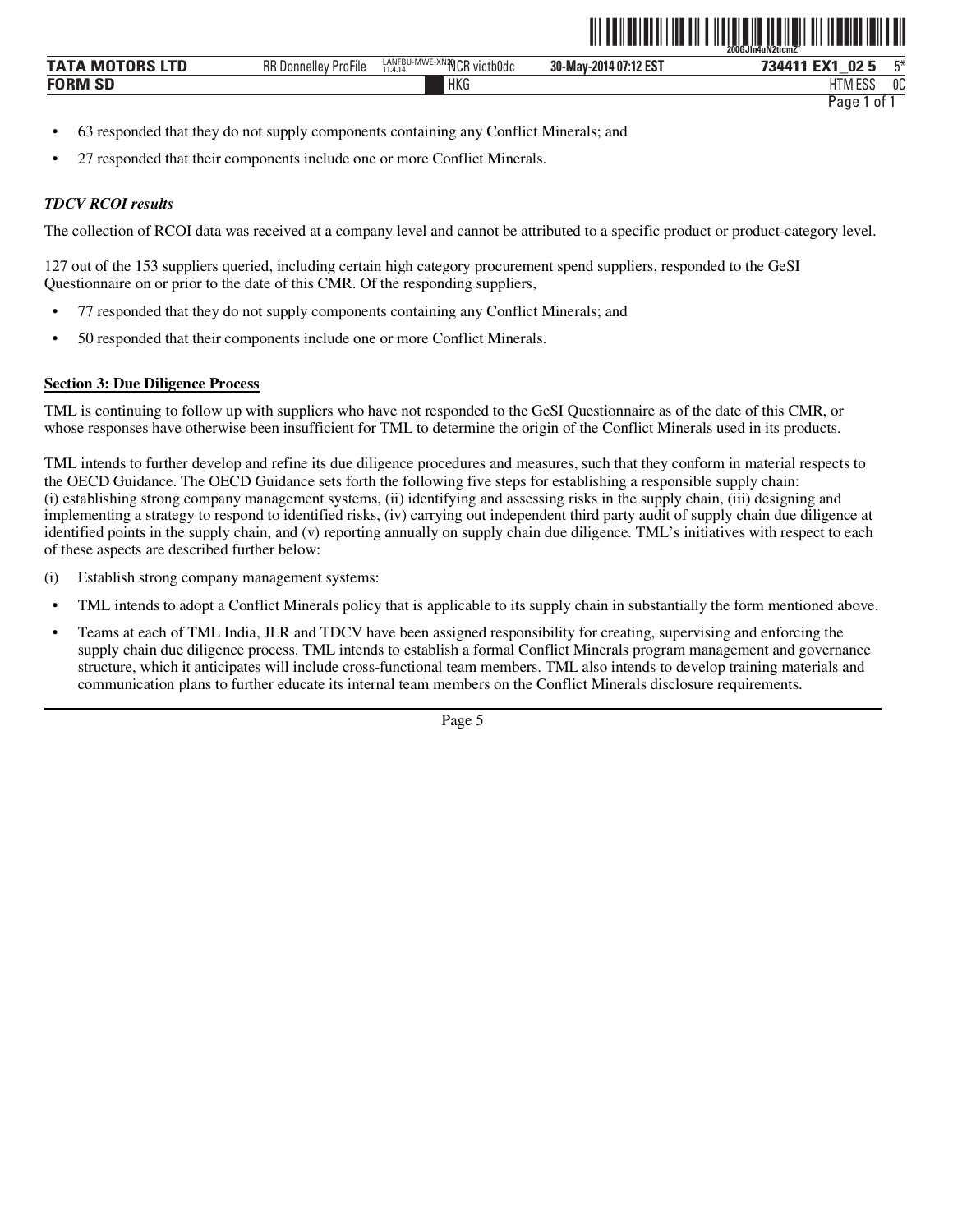|                           |                             |                                       | ----------------------- | 200GJIn4uN2rYI%ZL                         |
|---------------------------|-----------------------------|---------------------------------------|-------------------------|-------------------------------------------|
| TATA<br><b>MOTORS LTD</b> | <b>RR Donnelley ProFile</b> | ACXFBU-MWE-XNINCR victb0dc<br>11.4.14 | 30-May-2014 07:10 EST   | $\sim$<br>EV <sub>1</sub><br>734411<br>02 |
| <b>FORM SD</b>            |                             | HKG                                   |                         | OC<br><b>HTM ESS</b><br>ن ت∟ا             |
|                           |                             |                                       |                         | ⊵aqe<br>0t                                |

ˆ200GJln4uN2rYl%ZLŠ

- (ii) Identify and assess risks in the supply chain:
- TML has identified that several components used in the manufacture of its automotive products may contain Conflict Minerals. As described above, TML has reached out to the majority of its direct suppliers using the GeSI Questionnaire.
- Based on the responses to its GeSI Questionnaire, TML understands that certain components and materials used in the manufacture of its products may contain Conflict Minerals, and recognize that there may be a risk that Conflict Minerals used in its products may have originated in the covered countries.
- (iii) Design and implement a strategy to respond to identified risks:

TML India, JLR and TDCV have implemented actions they deem appropriate in an effort to mitigate risks in their supply chains, including:

- Following up with direct suppliers who have not responded to the GeSI Questionnaire as of the date of this CMR, or whose responses have otherwise been insufficient for TML to determine the origin of the Conflict Minerals used in its products;
- Verifying the collected responses and planning inquiries about any discrepancies in the answers provided;
- Educating their respective suppliers about the Conflict Minerals disclosure requirements through online portals, vendor council meetings and direct communications by senior procurement executives; and
- Reporting on the status of the RCOI and related due diligence findings to the respective Purchasing & Supply Chain divisions of TML India, JLR and TDCV, which would be respectively developing actions to mitigate the supply chain risks identified in consultation with relevant stakeholders.
- (iv) Carry out independent third party audit of supply chain due diligence at identified points in the supply chain:
- As a downstream supplier of finished products, TML has no direct commercial relationships with smelters or the mines where the Conflict Minerals are extracted, which would enable TML to carry out an independent third party audit. For production during the year ended December 31, 2013, TML has not received adequate information from its direct suppliers regarding the identity of particular smelters from which the minerals were sourced.
- (v) Report annually on supply chain due diligence:
- TML has prepared and filed this CMR to disclose the measures taken to determine the source and chain of custody of Conflict Minerals that may be contained in TML's products, as well as the due diligence process TML proposes to follow in addition to the steps already taken and mentioned in this CMR. This CMR is available on TML's website at http://www.tatamotors.com/investors/investors.php. The information contained in that website is not a part of this CMR.